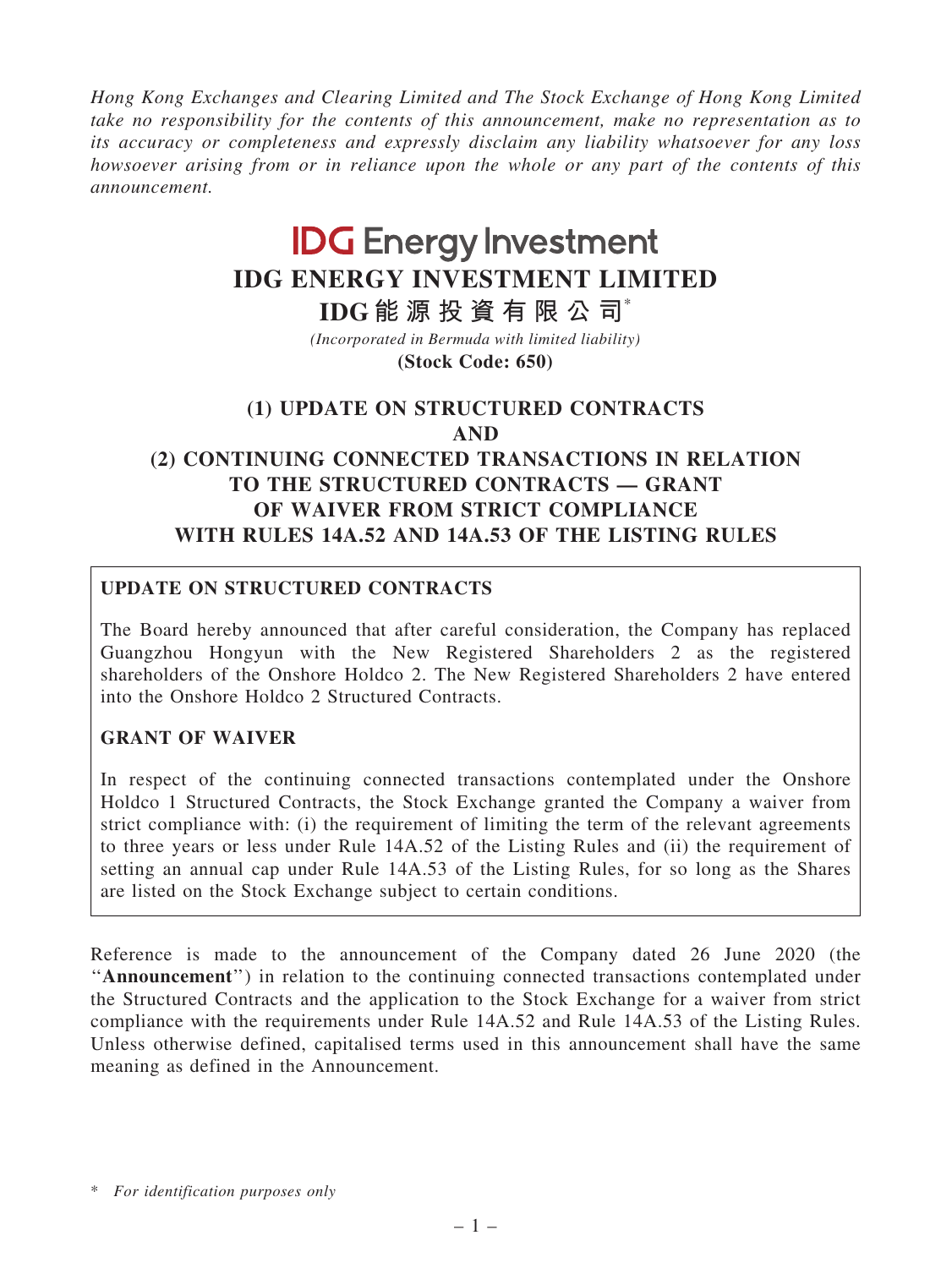#### UPDATE ON STRUCTURED CONTRACTS

The Board hereby announced that after careful consideration, the Company has replaced Guangzhou Hongyun (the ''Original Registered Shareholder 2'') with two PRC nationals as the registered shareholders of the Onshore Holdco 2 (the ''New Registered Shareholders 2''). The simplified diagram below illustrates the flow of economic benefits from the Consolidated Affiliated Entities to the Company stipulated under the Structured Contracts (as amended):



*Notes:*

- (1)  $\dddot{\,}$  '' denotes direct legal and beneficial ownership in equity interests.
- (2)  $"$   $"$   $"$  denotes contractual relationship.
- (3) '' '' denotes the control by the WFOE over the Registered Shareholders 1 and the New Registered Shareholders 2 (collectively, the "Registered Shareholders") and the Onshore Holdcos through (i) powers of attorney to exercise all shareholders' rights in the Onshore Holdcos, (ii) exclusive options to acquire all or part of the equity interests in the Onshore Holdcos, (iii) exclusive options to acquire all or part of the assets used in business operation of the Onshore Holdcos, and (iv) equity pledges over the equity interests in the Onshore Holdcos.
- (4) Registered Shareholders 1 refer to the registered shareholders of the Onshore Holdco 1, namely, (i) Hangzhou Juezi Investment Management Co., Ltd.\* (杭州覺資投資管理有限公司) (''Hangzhou Juezi''), a PRC company which holds 35% of the equity interests of Onshore Holdco 1; and (ii) Ms. Gao Fang, a PRC national who holds 65% of the equity interests of Onshore Holdco 1.
- (5) Hangzhou Juezi is directly owned as to 70% and 30% respectively by an individual (the ''Beneficial Owner 1") and his spouse (the "Beneficial Owner 2"). Beneficial Owner 1 is an individual who holds 35% of equity interests in Weipin through investment vehicles controlled by him. Beneficial Owner 1 is a director and a substantial shareholder of Weipin, and Beneficial Owner 2 is his spouse. Thus, each of Beneficial Owner 1 and Beneficial Owner 2 constitutes a connected person of the Company at the subsidiary level.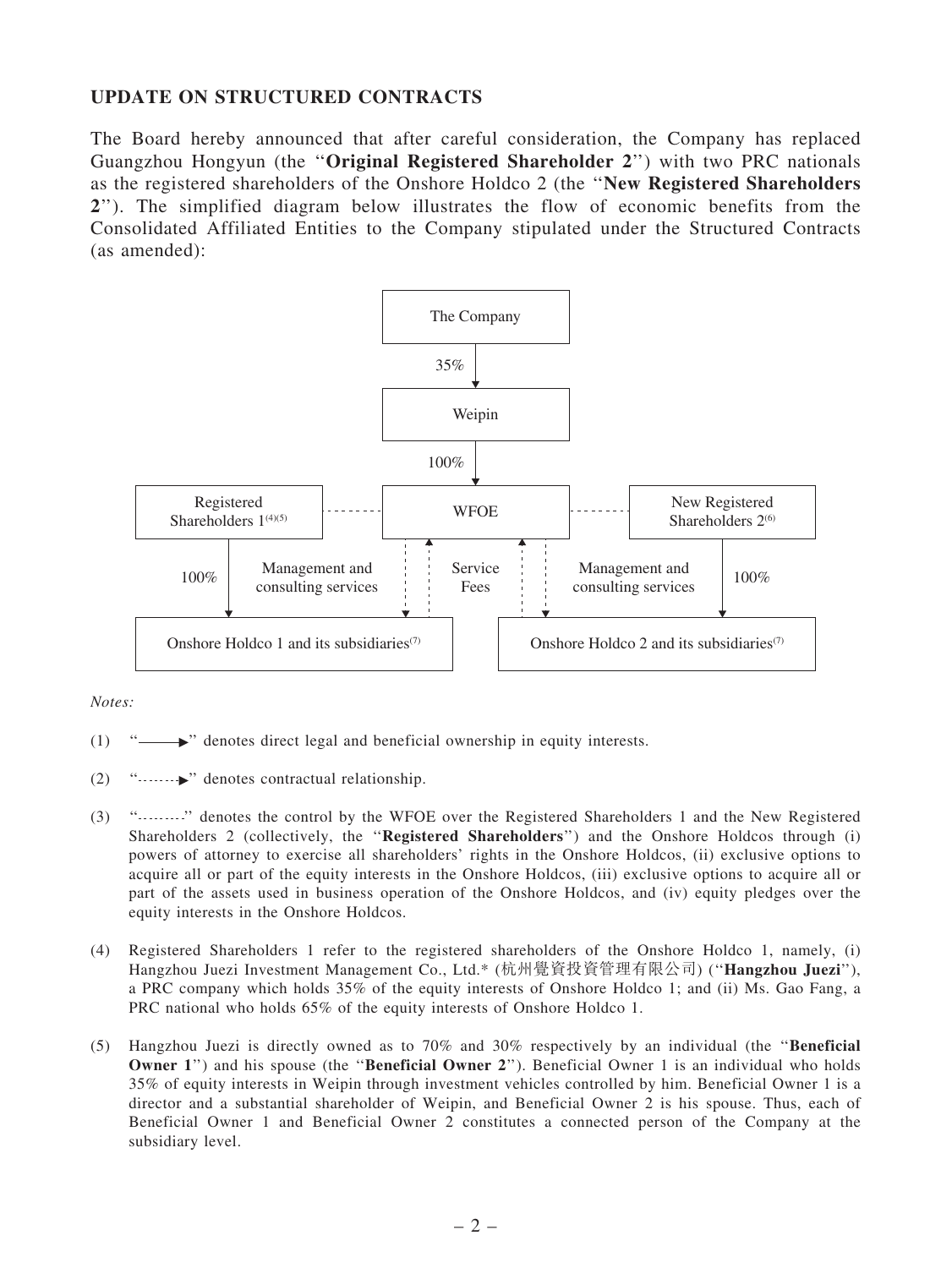- (6) New Registered Shareholders 2 refer to the registered shareholders of the Onshore Holdco 2, i.e., two PRC nationals who each holds 60% and 40% of the equity interests of Onshore Holdco 2, respectively. Neither of the New Registered Shareholders 2 is a connected person of the Company.
- (7) In terms of business operation, Onshore Holdco 1 and its subsidiaries, and Onshore Holdco 2 and its subsidiaries, each focus on working with a different major partner which provides passenger demand for the mobility service platform. The Registered Shareholders have also been determined for the convenience of business operations of the Onshore Holdcos and their subsidiaries.

The New Registered Shareholders 2 have entered into the same agreements under the Structured Contracts with the WFOE and the Onshore Holdco 2, as previously entered into by the Original Registered Shareholder 2, with their respective spouse signing a Spousal Consent Letter (collectively, the ''Onshore Holdco 2 Structured Contracts''), details of which are disclosed in the Announcement. The relevant agreements under the Structured Contracts entered into among the Original Registered Shareholder 2, the WFOE and the Onshore Holdco 2 have been terminated concurrently. Pursuant to the Structured Contracts (as amended), Weipin continues to obtain effective control over, and receive all the economic benefits generated by, the business operated by the Consolidated Affiliated Entities.

#### IMPLICATIONS UNDER LISTING RULES

As disclosed in the Announcement, the Registered Shareholders 1 are connected persons of the Company at the subsidiary level in the following manners:

- (i) Hangzhou Juezi is an associate of Beneficial Owner 1, who is a director and a substantial shareholder of Weipin holding 35% equity interest of Weipin; and
- (ii) Ms. Gao Fang is a director of the Onshore Holdco 1.

Each of the Registered Shareholders 1 constitutes a connected person of the Company at the subsidiary level, so the transactions contemplated under those agreements entered into by the Registered Shareholders 1 under the Structured Contracts (as amended) (the ''Onshore Holdco 1 Structured Contracts'') constitute continuing connected transactions of the Company under Chapter 14A of the Listing Rules. Although the highest applicable percentage ratio in respect of such transactions is more than 5%, given that such transactions are (1) on normal commercial terms or better, (2) approved by the Board, and (3) confirmed by the independent non-executive Directors to be fair and reasonable, on normal commercial terms or better and in the interests of the Company and its shareholders (the "Shareholders") as a whole, pursuant to Rule 14A.101 of the Listing Rules, such transactions are exempt from the circular, independent financial advice and shareholders' approval requirements, and subject to the reporting, announcement and annual review requirements.

As disclosed in the section headed ''Update on Structured Contracts'' in this announcement, neither of the New Registered Shareholders 2 is a connected person of the Company pursuant to Chapter 14A of the Listing Rules, and therefore the transactions contemplated under the Onshore Holdco 2 Structured Contracts do not constitute continuing connected transactions of the Company.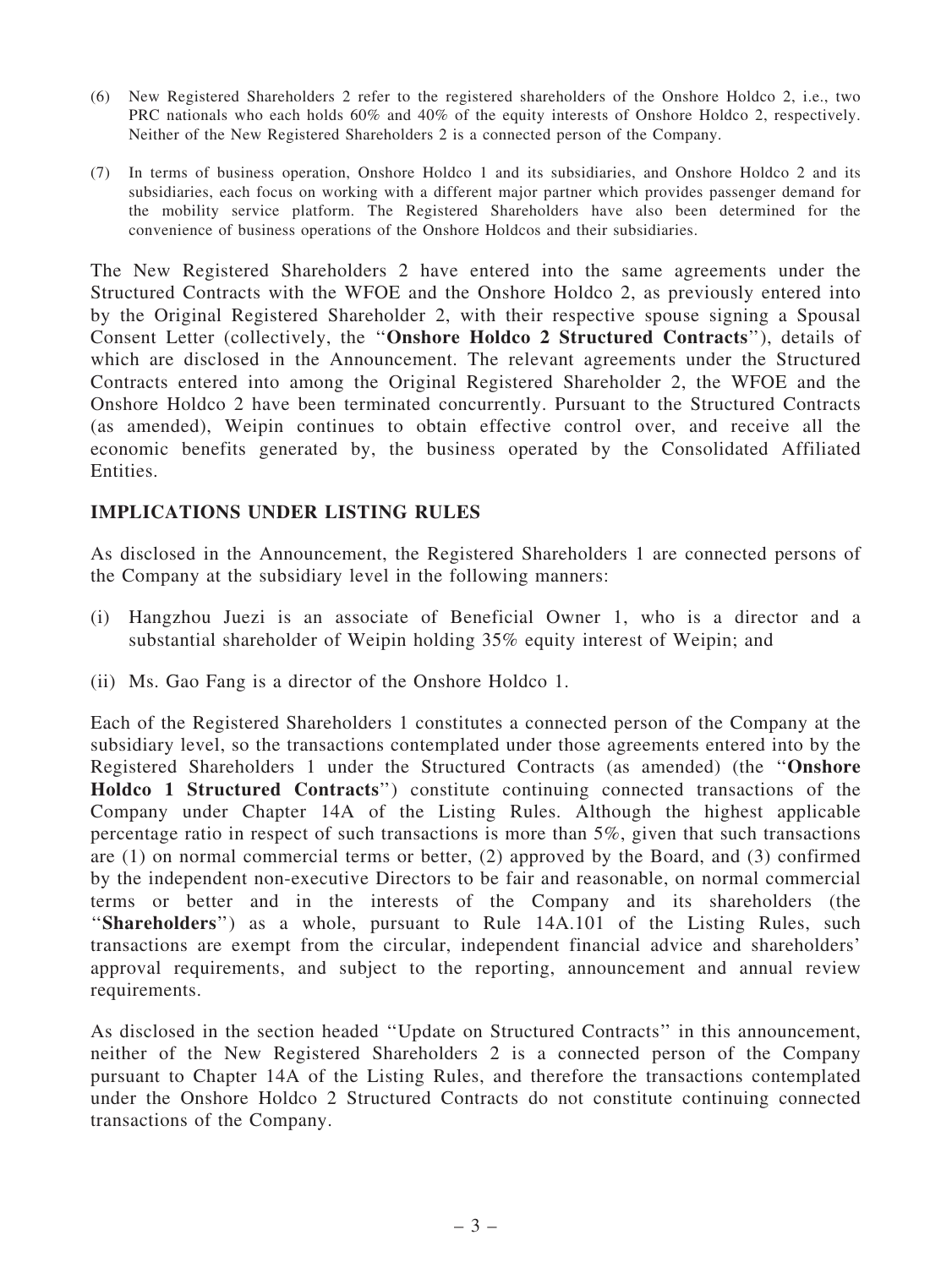#### OPINION FROM INDEPENDENT FINANCIAL ADVISER

VBG Capital Limited has been appointed by the Company as an independent financial adviser (the ''Independent Financial Adviser'') to opine on the duration of the Onshore Holdco 1 Structured Contracts.

In order to comply with the PRC laws and regulations in its operation of the mobility services business, the WFOE, a subsidiary of Weipin, has entered into, amongst others, the Onshore Holdco 1 Structured Contracts, through which Weipin is able to obtain effective control over, and receive all the economic benefits generated by, the business operated by Onshore Holdco 1 and its subsidiaries. The Directors are of the view that the Onshore Holdco 1 Structured Contracts and the transactions contemplated thereunder are fundamental to the legal structure and business of the Company. Taking into account the necessity and circumstances of the Onshore Holdco 1 Structured Contracts and the relevant confirmations from the PRC Legal Advisor and the auditor of the Company, the Directors believe that the Onshore Holdco 1 Structured Contracts are narrowly tailored to achieve the business purpose of Weipin, would be enforceable under applicable PRC laws and would provide a mechanism that enables Weipin to exercise effective control over and enjoy the economic benefits of Onshore Holdco 1 and its subsidiaries. In view of the above, the Directors are of the opinion that the Onshore Holdco 1 Structured Contracts shall be a long term arrangement for the Company and its subsidiaries, and it would be unduly burdensome and impracticable, and the Company and its subsidiaries would incur unnecessary administrative costs for a renewal of the Onshore Holdco 1 Structured Contracts every three years or less.

In assessing the fairness and reasonableness of the duration of the Onshore Holdco 1 Structured Contracts, the Independent Financial Adviser have conducted an independent research on similar contractual arrangements adopted by companies listed on the Stock Exchange (the "Comparable Companies") which enable the relevant listed companies to obtain control over the operating businesses of the PRC companies in which foreign investment is restricted by the applicable PRC laws and regulations (the ''Comparable Transactions''). The Independent Financial Adviser have searched for Comparable Companies which (i) are listed on the Stock Exchange; and (ii) made the relevant announcements during the period from 16 September 2019 to 15 September 2020. To the best of their knowledge and as far as they are aware of, the Independent Financial Adviser identified 13 such Comparable Transactions. The table below illustrates the relevant information of the Comparable Transactions:

| Date of<br>announcement | Company name<br>(stock code)                        | <b>Business contemplated</b><br>under the structured<br><b>contracts</b>                        | Term of the<br>structured<br>contracts       | Reasons for entering into<br>the structured contracts                                                                                           |
|-------------------------|-----------------------------------------------------|-------------------------------------------------------------------------------------------------|----------------------------------------------|-------------------------------------------------------------------------------------------------------------------------------------------------|
| 1 November 2019         | Haidilao<br>International<br>Holding Ltd.<br>(6862) | Operation of Haidilao app,<br>which is a social media<br>platform for the<br>Haidilao's members | Ten years or with<br>no definite<br>duration | To comply with the foreign<br>investment restrictions<br>under the applicable PRC<br>laws and regulations<br>regarding the relevant<br>business |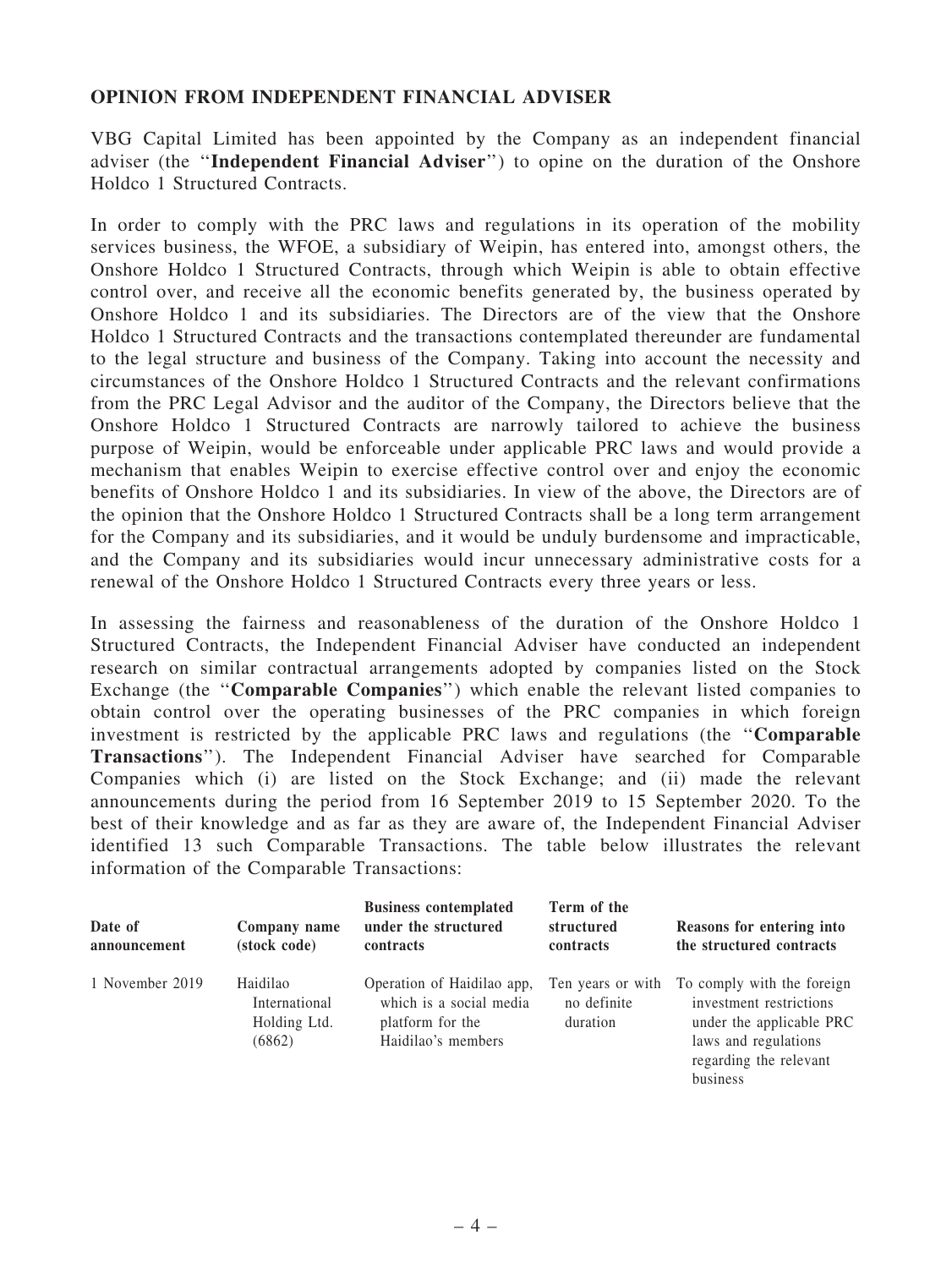| Date of<br>announcement | Company name<br>(stock code)                         | <b>Business contemplated</b><br>under the structured<br>contracts                                                                                                 | Term of the<br>structured<br>contracts       | Reasons for entering into<br>the structured contracts                                                                                           |
|-------------------------|------------------------------------------------------|-------------------------------------------------------------------------------------------------------------------------------------------------------------------|----------------------------------------------|-------------------------------------------------------------------------------------------------------------------------------------------------|
| 26 November 2019        | Sino-life Group<br>Limited (8296)                    | (i) Research, production<br>and sales of products of<br>stem cells; and (ii) the<br>provision of technical<br>services on stem cells to<br>customers              | With no definite<br>duration                 | To comply with the foreign<br>investment restrictions<br>under the applicable PRC<br>laws and regulations<br>regarding the relevant<br>business |
| 27 November 2019        | Tongdao Liepin<br>Group (6100)                       | Provision of internet<br>services in the PRC. Its<br>main product is a<br>leading online<br>questionnaire software-<br>as-a-service (SaaS)<br>platform in the PRC | Ten years or with<br>no definite<br>duration | To comply with the foreign<br>investment restrictions<br>under the applicable PRC<br>laws and regulations<br>regarding the relevant<br>business |
| 29 April 2020           | <b>WAC</b> Holdings<br>Limited $(8619)$              | Value-added<br>telecommunication<br>services, specifically<br>online data processing<br>and transaction<br>processing (operating e-<br>commerce) in the PRC       | Ten years or with<br>no definite<br>duration | To comply with the foreign<br>investment restrictions<br>under the applicable PRC<br>laws and regulations<br>regarding the relevant<br>business |
| 29 May 2020             | Huifu Payment<br>Limited (1806)                      | The payment services and<br>the fintech enabling<br>services                                                                                                      | With no definite<br>duration                 | To comply with the foreign<br>investment restrictions<br>under the applicable PRC<br>laws and regulations<br>regarding the relevant<br>business |
| 15 June 2020            | China<br>Renaissance<br>Holdings<br>Limited $(1911)$ | Management of private<br>equity investments funds<br>in the PRC                                                                                                   | With no definite<br>duration                 | To comply with the foreign<br>investment restrictions<br>under the applicable PRC<br>laws and regulations<br>regarding the relevant<br>business |
| 16 June 2020            | CA Cultural<br>Technology<br>Group Limited<br>(1566) | Production and sales of<br>toys and gifts,<br>development of VR<br>technology in on-line<br>game and on-line<br>shopping                                          | 20 years or with<br>no definite<br>duration  | To comply with the foreign<br>investment restrictions<br>under the applicable PRC<br>laws and regulations<br>regarding the relevant<br>business |
| 26 June 2020            | Grandshores<br>Technology<br>Group Limited<br>(1647) | Operation of internet data<br>centre                                                                                                                              | With no definite<br>duration                 | To comply with the foreign<br>investment restrictions<br>under the applicable PRC<br>laws and regulations<br>regarding the relevant<br>business |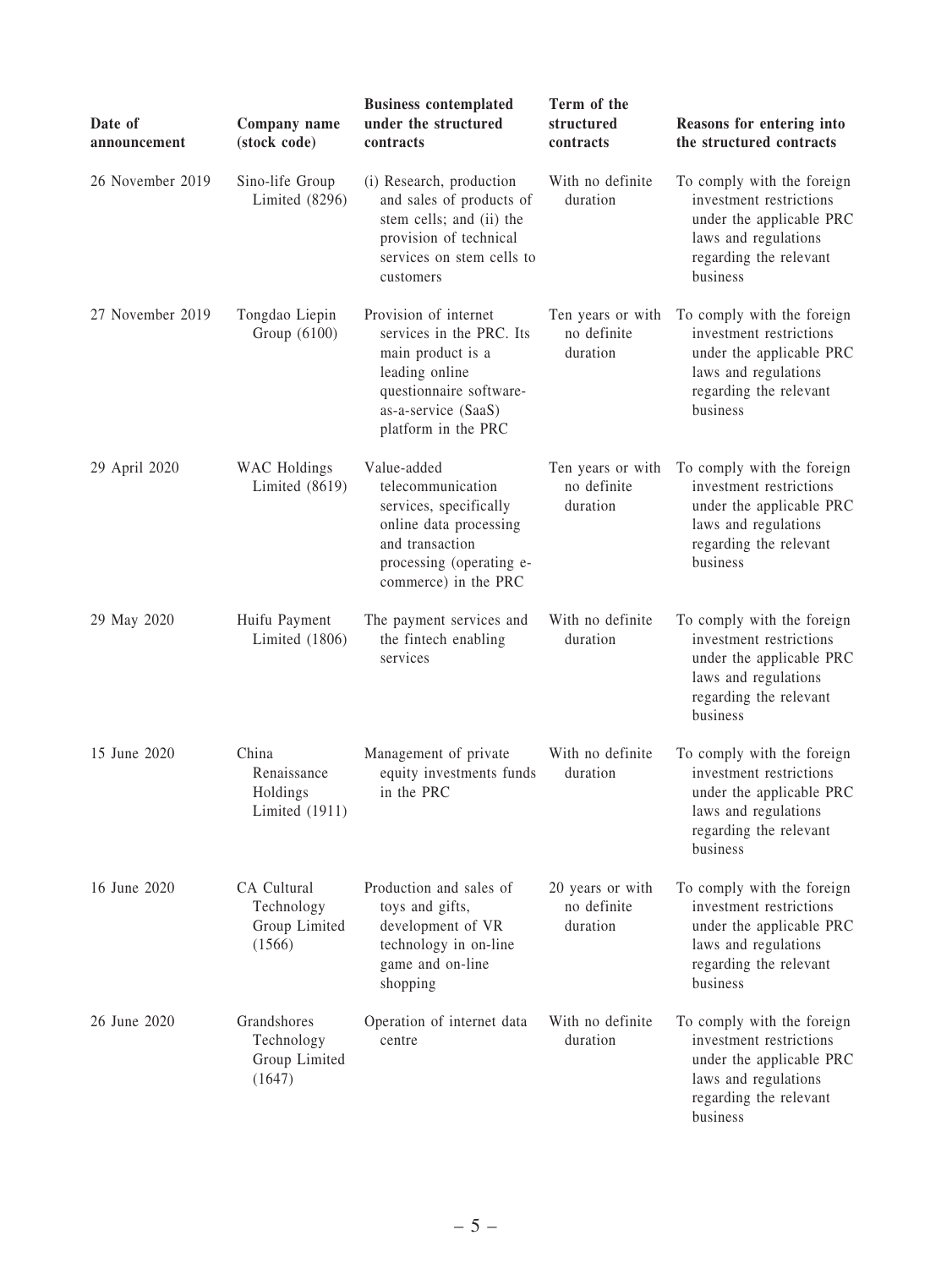| Date of<br>announcement | Company name<br>(stock code)                                   | <b>Business contemplated</b><br>under the structured<br>contracts                                                                                                                                                                                                                                          | Term of the<br>structured<br>contracts       | Reasons for entering into<br>the structured contracts                                                                                           |
|-------------------------|----------------------------------------------------------------|------------------------------------------------------------------------------------------------------------------------------------------------------------------------------------------------------------------------------------------------------------------------------------------------------------|----------------------------------------------|-------------------------------------------------------------------------------------------------------------------------------------------------|
| 8 July 2020             | Hope Education<br>Group Co.,<br>Ltd. (1765)                    | Private education business                                                                                                                                                                                                                                                                                 | With no definite<br>duration                 | To comply with the foreign<br>investment restrictions<br>under the applicable PRC<br>laws and regulations<br>regarding the relevant<br>business |
| 29 July 2020            | Ever Sunshine<br>Lifestyle<br>Services Group<br>Limited (1995) | Value-added<br>telecommunication<br>businesses                                                                                                                                                                                                                                                             | With no definite<br>duration                 | To comply with the foreign<br>investment restrictions<br>under the applicable PRC<br>laws and regulations<br>regarding the relevant<br>business |
| 27 August 2020          | Sheng Ye Capital<br>Limited $(6069)$                           | Online operation of<br>upgraded clouded-based<br>factoring platform                                                                                                                                                                                                                                        | Ten years or with<br>no definite<br>duration | To comply with the foreign<br>investment restrictions<br>under the applicable PRC<br>laws and regulations<br>regarding the relevant<br>business |
| 28 August 2020          | Lajin<br>Entertainment<br>Network Group<br>Limited $(8172)$    | The fifth category under<br>Class II Internet audio-<br>visual program services;<br>the sixth category:<br>collection and<br>broadcasting services of<br>literature and art,<br>entertainment, science<br>and technology, finance,<br>sports, education and<br>other specialised audio-<br>visual programs | Ten years or with<br>no definite<br>duration | To comply with the foreign<br>investment restrictions<br>under the applicable PRC<br>laws and regulations<br>regarding the relevant<br>business |
| 10 September 2020       | ZZ Capital<br>International<br>Limited (8295)                  | Provision of (i) back-office Ten years or with<br>services; (ii)<br>comprehensive<br>marketing services; and<br>(iii) data centre services                                                                                                                                                                 | no definite<br>duration                      | To comply with the foreign<br>investment restrictions<br>under the applicable PRC<br>laws and regulations<br>regarding the relevant<br>business |

As shown by the above table, the durations of the structured contracts as contemplated under the Comparable Transactions ranged from 10 years to 20 years or are mostly of an indefinite term.

Taking into account all the above, the Independent Financial Adviser consider that it is a normal business practice for contracts of similar nature as the Onshore Holdco 1 Structured Contracts to have a duration of more than three years.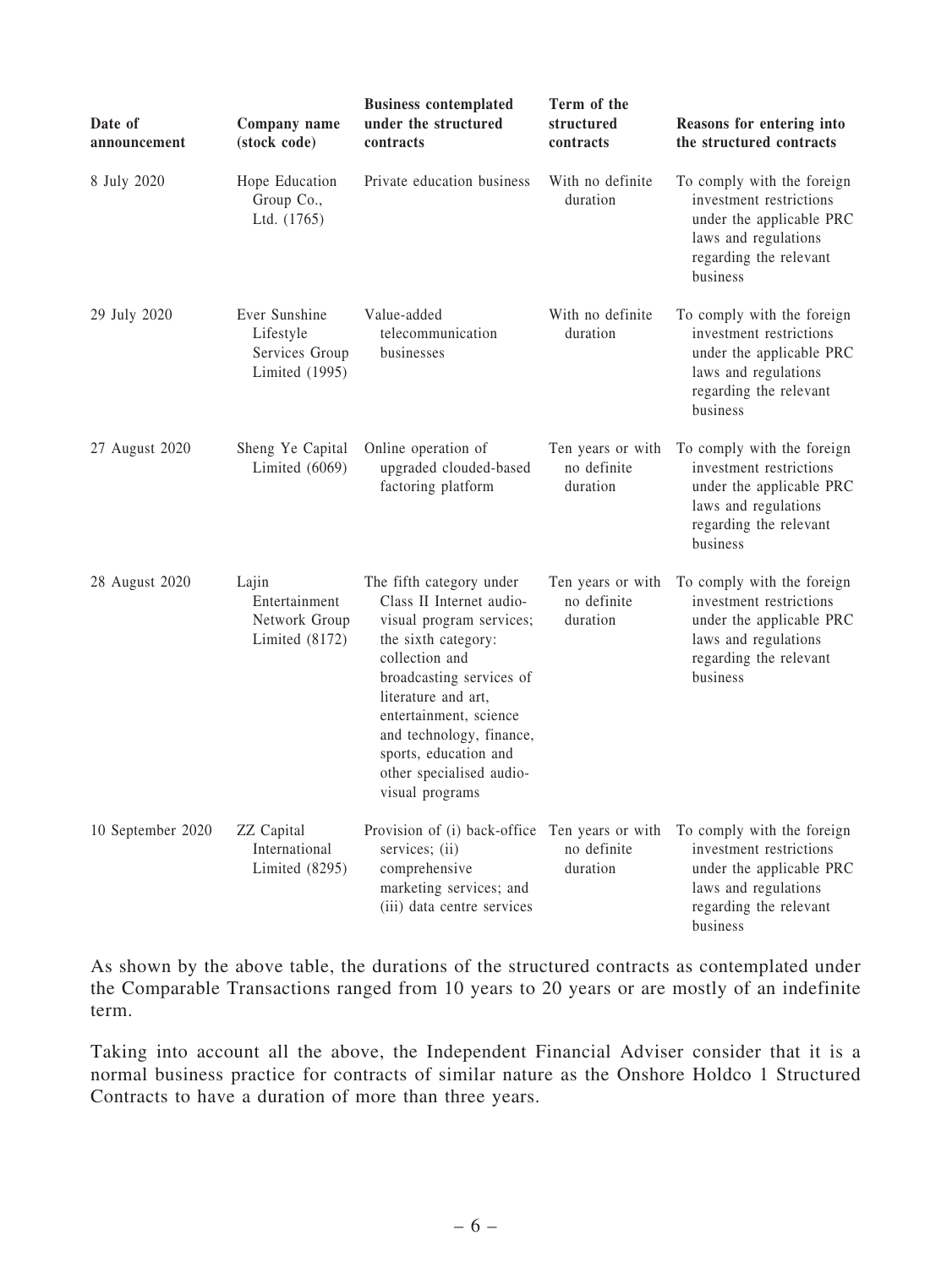### REASONS FOR APPLICATION OF WAIVER

The Directors believe that the structure of the Onshore Holdco 1 Structured Contracts, whereby the financial results of the relevant Consolidated Affiliated Entities are consolidated into the financial statements as if they were the WFOE's subsidiaries, and all the economic benefits of their business flows to the WFOE, places the Company and its subsidiaries in a special position in relation to the connected transactions rules. Accordingly, notwithstanding that the transactions contemplated under the Onshore Holdco 1 Structured Contracts technically constitute continuing connected transactions under Chapter 14A of the Listing Rules, the Directors consider that it would be unduly burdensome and impracticable and would add unnecessary administrative costs to the Company, for all the transactions contemplated under the Onshore Holdco 1 Structured Contracts to be subject to strict compliance with the requirements set out under Rule 14A.52 and Rule 14A.53 of the Listing Rules, including, among other things, limiting the terms of relevant agreements to three years or less, or setting an annual cap for the relevant transactions.

The Company expects to closely engage in the operation and supervision of the mobility service platform to ensure its commercial development and sound financial performance in a long term. As such, it is in the interest of the Company to ensure that Weipin will continue to receive and enjoy the economic benefits derived from the Onshore Holdco 1 without setting any annual cap which may otherwise limit the economic benefits received by the Weipin and/or without expiration of the terms of the Onshore Holdco 1 Structured Contracts which may otherwise lead to the Weipin's losing control over the Onshore Holdco 1.

As disclosed in the Announcement, the Company adopts internal control measures to ensure the effective operation of the businesses of the Company and its subsidiaries with the implementation of the Onshore Holdco 1 Structured Contracts and its compliance with the Onshore Holdco 1 Structured Contracts.

# GRANT OF WAIVER

The Board hereby announced that in respect of the continuing connected transactions contemplated under the Onshore Holdco 1 Structured Contracts, the Stock Exchange granted the Company a waiver from strict compliance with: (i) the requirement of limiting the term of the relevant agreements to three years or less under Rule 14A.52 of the Listing Rules and (ii) the requirement of setting an annual cap under Rule 14A.53 of the Listing Rules, for so long as the shares of the Company (the "Shares") are listed on the Stock Exchange, subject to the conditions set out below:

#### I. No change without independent non-executive Directors' approval

No change to the Onshore Holdco 1 Structured Contracts (including with respect to any fees payable to the WFOE thereunder) will be made without the approval of the independent non-executive Directors.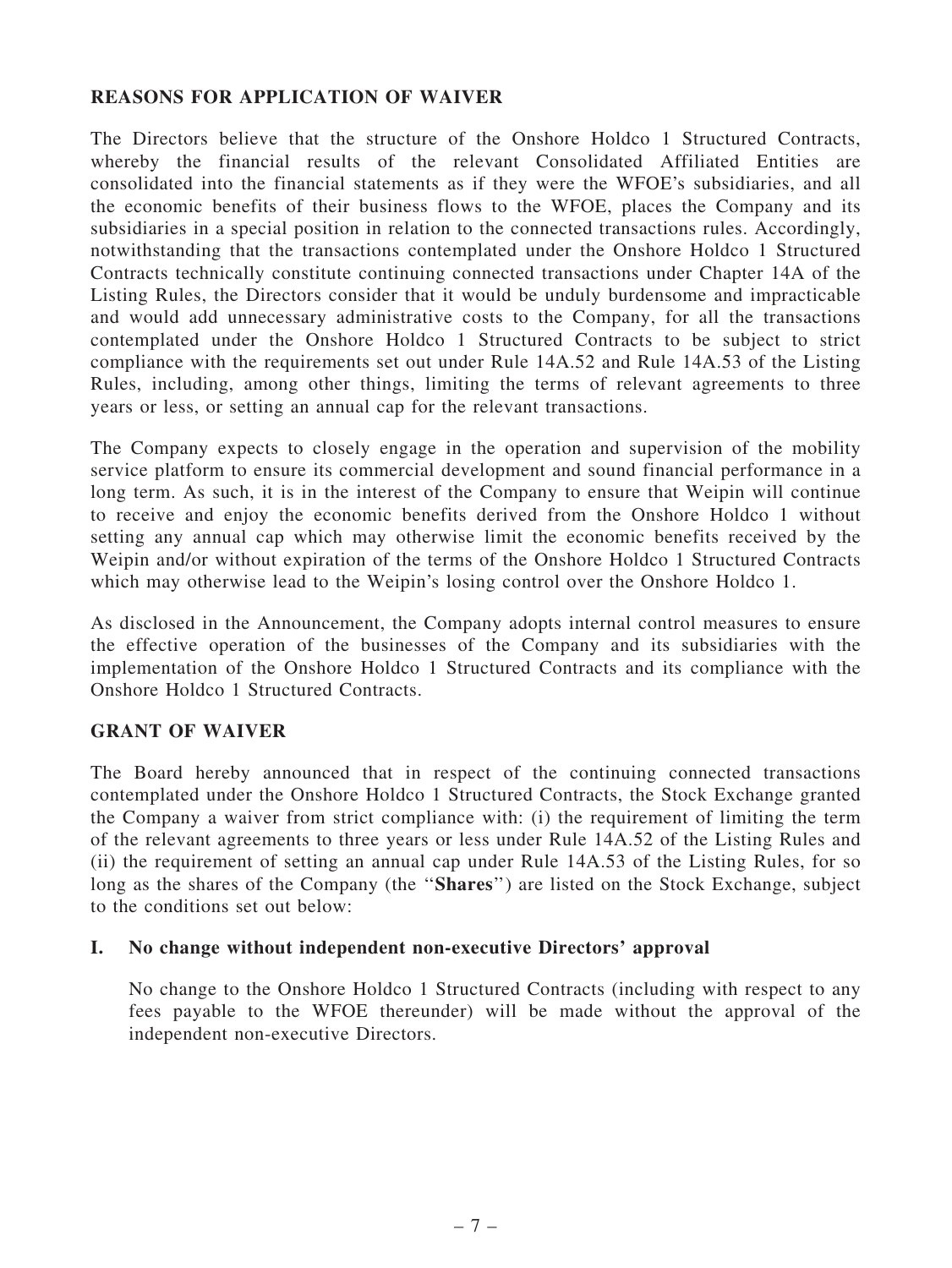### II. No material change without independent shareholders' approval

Save as described in ''Renewal and reproduction'' below, no material change to the agreements governing the Onshore Holdco 1 Structured Contracts will be made without the approval of the independent Shareholders of the Company. Once independent Shareholders' approval of any material change has been obtained, no further announcement or approval of the independent Shareholders, except for those described above, will be required under Chapter 14A of the Listing Rules unless and until further material changes are proposed. The reporting requirement regarding the Onshore Holdco 1 Structured Contracts in the annual reports of the Company will however continue to be applicable.

#### III. Economic benefits and flexibility

The Onshore Holdco 1 Structured Contracts shall continue to enable the WFOE to receive the economic benefits derived by the relevant Consolidated Affiliated Entities through (i) the options of the WFOE (if and when so allowed under the applicable PRC laws) to acquire, all or part of the entire equity interests and/or assets in the relevant Consolidated Affiliated Entities for a nominal consideration or the minimum amount of consideration permitted by applicable PRC laws and regulations, (ii) the business structure under which the profit generated by the relevant Consolidated Affiliated Entities is substantially retained by the WFOE, such that no annual cap shall be set on the amount of service fees payable to the WFOE by the relevant Consolidated Affiliated Entities under the Exclusive Business Cooperation Agreements, and (iii) the WFOE's right to control the management and operation of, as well as, in substance, all of the voting rights of the relevant Consolidated Affiliated Entities.

#### IV. Renewal and reproduction

On the basis that the Onshore Holdco 1 Structured Contracts provide an acceptable framework for the relationship between the Company and the subsidiaries in which the Company has direct shareholding, on the one hand, and the relevant Consolidated Affiliated Entities, on the other hand, that framework may be renewed and/or reproduced without obtaining the approval of the Shareholders: (i) upon the expiry of the existing arrangements or (ii) in relation to any existing, newly established or acquired wholly foreign-owned enterprise or operating company (including branch company), engaging in the same business as that of the Company and its subsidiaries. Such renewal and/or reproduction is justified by business expediency. The directors, chief executive or substantial shareholders of any existing or new wholly foreign-owned enterprise or operating company (including branch company) engaging in the same business as that of the Company and its subsidiaries which the Company and its subsidiaries may establish will, upon renewal and/or reproduction of the Onshore Holdco 1 Structured Contracts, however be treated as connected persons of the Company and its subsidiaries and transactions between these connected persons and the Company and its subsidiaries other than those under similar Onshore Holdco 1 Structured Contracts shall comply with Chapter 14A of the Listing Rules.

Any renewed or reproduced framework will be on substantially the same terms and conditions as the Onshore Holdco 1 Structured Contracts, which is subject to relevant PRC laws, regulations and approvals.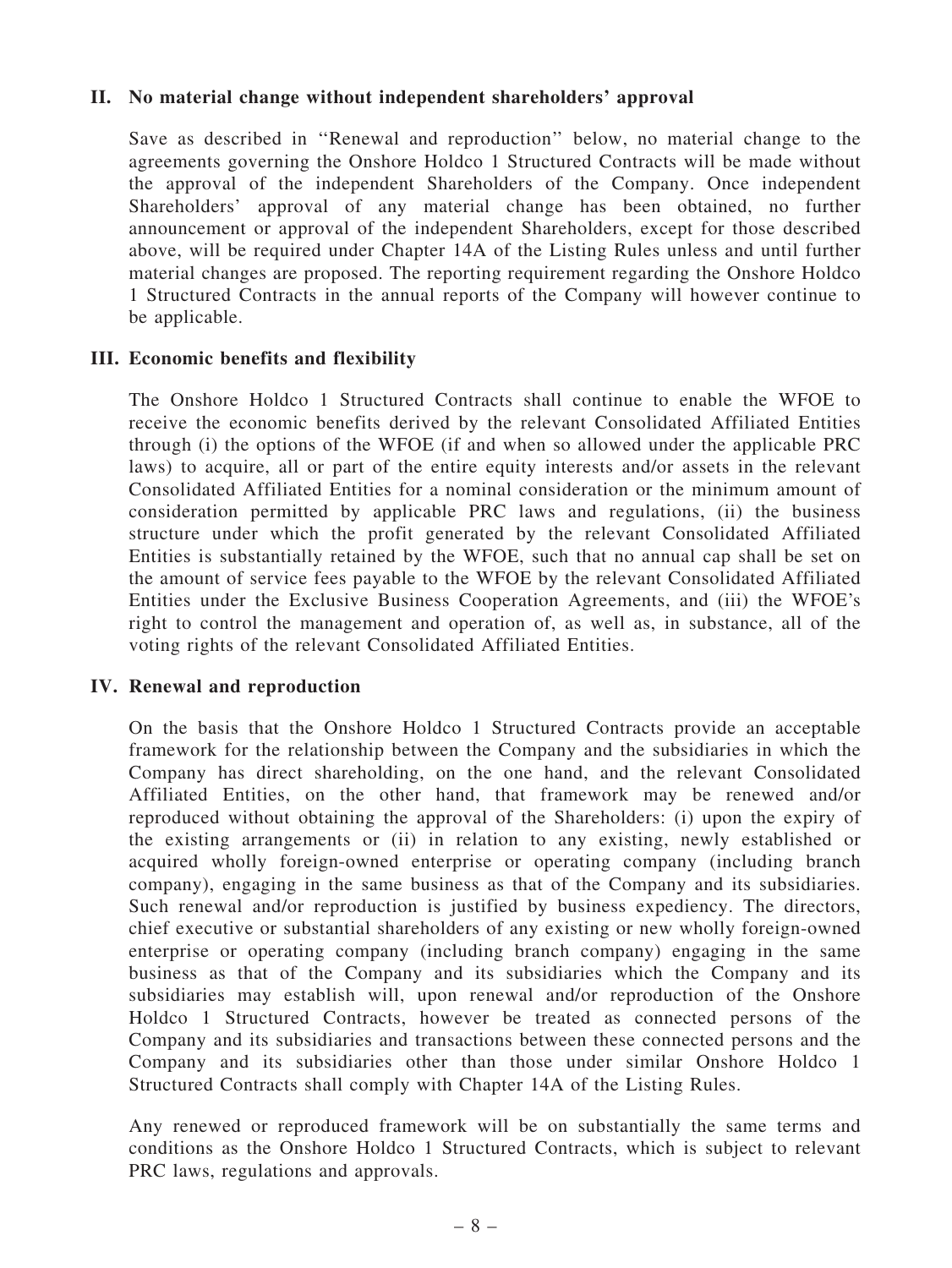### V. Ongoing reporting and approvals

The Onshore Holdco 1 Structured Contracts in place during each financial year will be disclosed in the Company's annual report in accordance with the relevant provisions of the Listing Rules:

- (i) The independent non-executive Directors will review the Onshore Holdco 1 Structured Contracts annually and confirm in the Company's annual report for the relevant year that (i) the transactions carried out during such year have been entered into in accordance with the relevant provisions of the Onshore Holdco 1 Structured Contracts, (ii) no dividends or other distributions have been made by the relevant Consolidated Affiliated Entities to the holders of its equity interests which are not otherwise subsequently assigned or transferred to the WFOE, and (iii) any new contracts entered into, renewed or reproduced between Company and its subsidiaries and the relevant Consolidated Affiliated Entities during the relevant financial period above are fair and reasonable, or advantageous to the Shareholders, so far as the Company and its subsidiaries are concerned and in the interests of the Shareholders as a whole.
- (ii) The Company's auditors will carry out review procedures in accordance with Hong Kong Standard on Assurance Engagements 3000 ''Assurance Engagements Other Than Audits or Reviews of Historical Financial Information'' and with reference to Practice Note 740 ''Auditor's Letter on Continuing Connected Transactions under the Hong Kong Listing Rules'' issued by the Hong Kong Institute of Certified Public Accountants annually on the transactions carried out pursuant to the Onshore Holdco 1 Structured Contracts and will provide a letter to the Directors with a copy to the Stock Exchange confirming that the transactions have received the approval of the Directors, have been entered into in accordance with the Onshore Holdco 1 Structured Contracts and that no dividends or other distributions have been made by the relevant Consolidated Affiliated Entities to the holders of its equity interests which are not otherwise subsequently assigned or transferred to the WFOE.
- (iii) For the purpose of Chapter 14A of the Listing Rules, and in particular the definition of ''connected person'', the Consolidated Affiliated Entities are treated as the Company's subsidiaries, but at the same time, the directors, chief executives or substantial shareholders of the Consolidated Affiliated Entities and their respective associates are treated as connected persons of the Company as applicable under the Listing Rules (excluding for this purpose, the Consolidated Affiliated Entities), and transactions between these connected persons and the Company and its subsidiaries (including for this purpose, the Consolidated Affiliated Entities), other than those under the Onshore Holdco 1 Structured Contracts, will be subject to requirements under Chapter 14A of the Listing Rules.